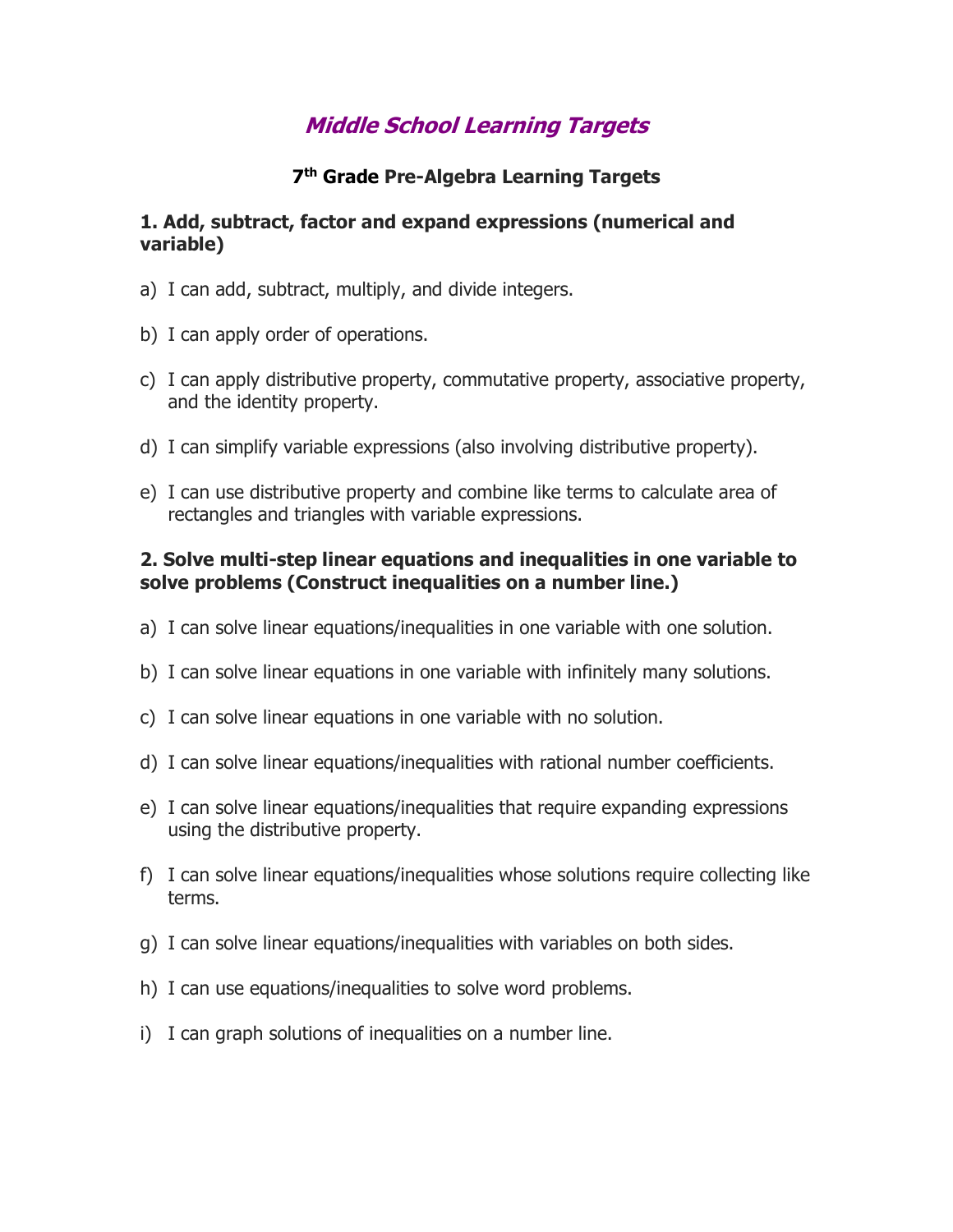## **3. Perform operations on rational numbers with variable expressions**

- a) I can find Greatest Common Factor (GCF) of monomials.
- b) I can find Least Common Multiple (LCM) of monomials.
- c) I can find the prime factorization of numbers and variable expressions.
- d) I can estimate and use mental math.

## **4. Understand properties of positive and negative exponents including scientific notation**

- a) I can use numbers expressed in the form of a single digit times an integer power of 10 to estimate very large or very small quantities.
- b) I can use scientific notation to compare and order different quantities.
- c) I can perform multiplication with numbers expressed in scientific notation.

# **5. Simplify ratios and calculate rates and unit rate.**

- a) I can compute unit rates associated with ratios of fractions, including ratios of lengths, areas, and other quantities measured in like or different units.
- b) I can set up proportions or conversions to compute unit rates measured in different units.
- c) I can identify the constant of proportionality (unit rate) in tables, graphs, equations, diagrams, and verbal descriptions of proportional relationships.
- d) I can identify similar and congruent figures and find unknown side lengths of similar figures.
- e) I can find the ratio of corresponding side lengths of similar figures.
- f) I can find measures of angles or sides of congruent figures.

# **6. Write and solve proportions (including scale drawings)**

- a) I can represent proportional relationships by equations.
- b) I can solve problems involving scale drawings of geometric figures.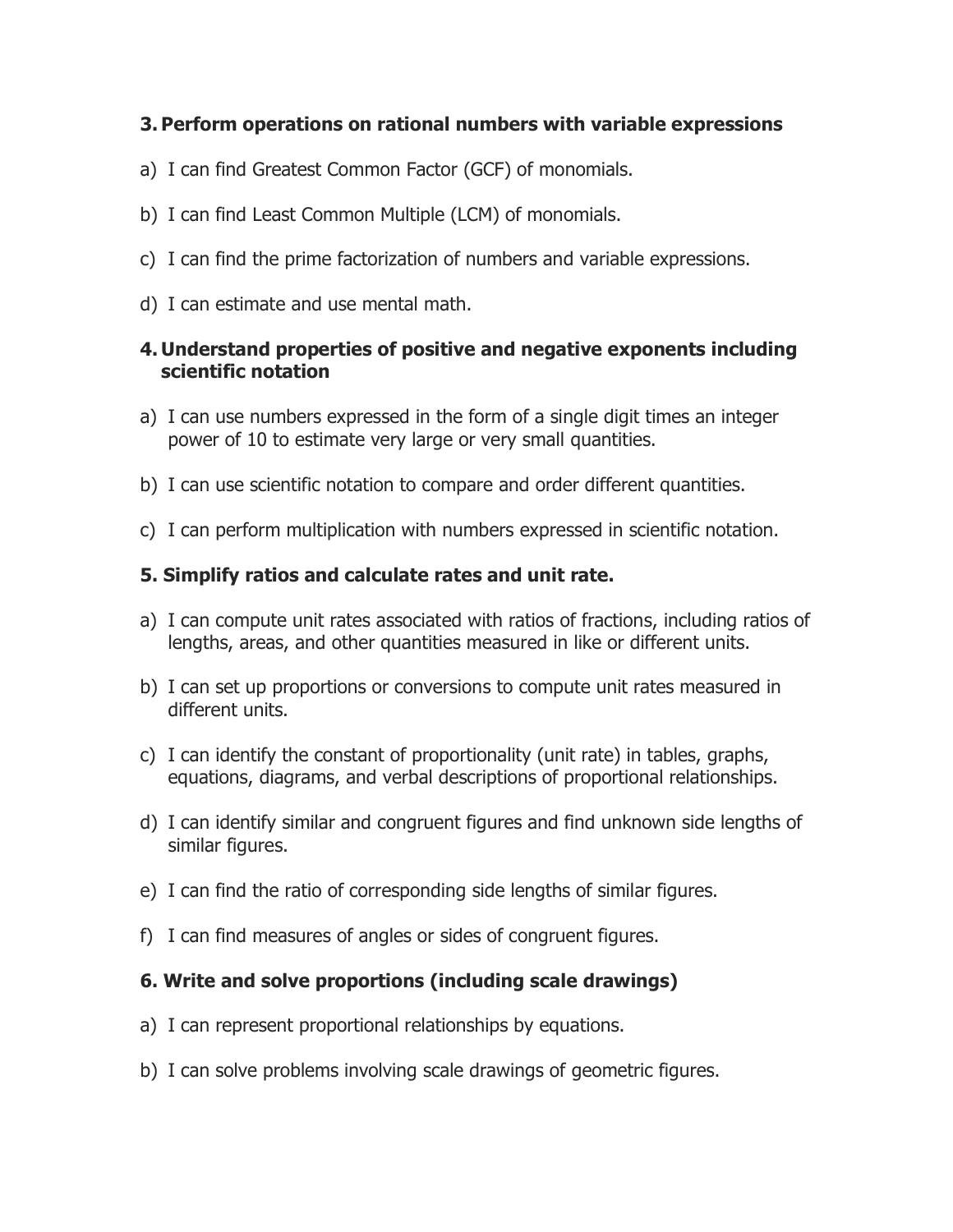- c) I can set up proportions to calculate lengths and areas from scale drawings.
- d) I can reproduce scale drawing on a different scale (example comic strip).

# **7. I can apply understandings of operations of fractions and decimals**

- a) I can convert from fractions to decimals to percent and vice-versa.
- b) I can add, subtract, multiply and divide fractions.
- c) I can determine whether rational numbers terminate or repeat.
- d) I can determine whether a number is rational or irrational.
- e) I can solve real world problems involving operations with fractions and decimals.

## **8. Solve percent problems including simple interest with account balance, mark ups, discounts, sales tax and tips, and percent of change.**

- a) I can solve simple interest problems.
- b) I can solve mark up and mark down problems.
- c) I can solve gratuities, commission, and fee problems.
- d) I can solve percent increase and decrease problems.
- e) I can solve tax problems.

## **9. Write and graph linear equations in two variables including using slope and y-intercept**

- a) I can graph proportional relationships, interpreting the unit rate as the slope of the graph.
- b) I can decide whether two quantities are in a proportional relationship by testing for equivalent rations in a table or graphing on a coordinate plane and observing whether the graph is a straight line through the origin. (Example (6, 30) means – working 6 hours would earn \$30 in this situation)
- c) I can derive the equation  $y = mx$  for a line through the origin.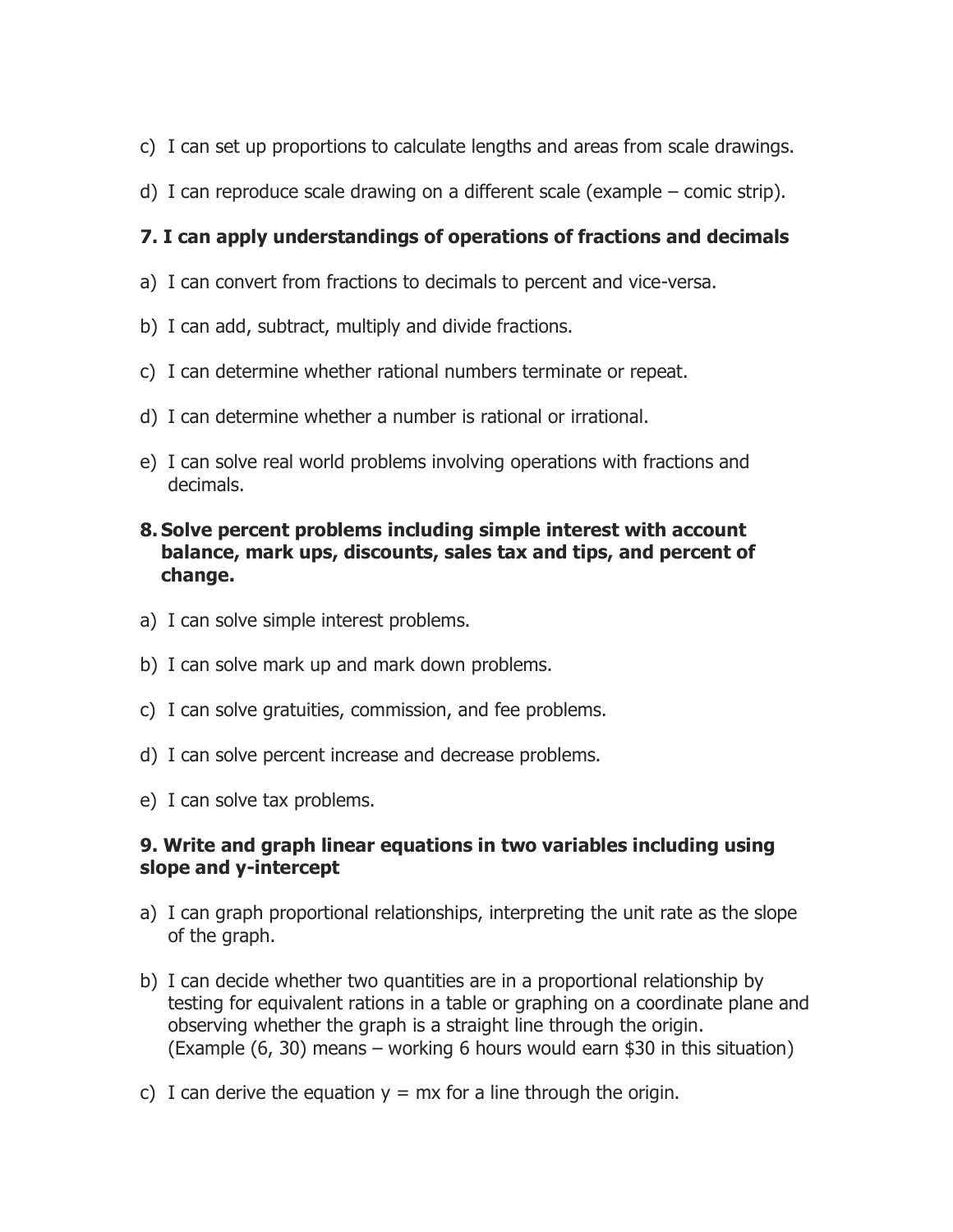d) I can derive the equation  $y=mx + b$  for a line intercepting the vertical axis at b.

### **10. Solve real world and mathematical problems involving area, surface area, and volume of two-and three-dimensional objects composed of triangles, quadrilaterals, polygons, cubes, cylinders, spheres and right prisms**

- a) I can describe the two-dimensional figures that result from slicing threedimensional figures, as in plane sections of right rectangular prisms and right rectangular pyramids.
- b) I can name three-dimensional figures and distinguish the properties between them.
- c) I can name and define characteristics of two-dimensional shapes.
- d) I can determine the 2D shape created when a 3D shape is sliced.
- e) I can use the formulas for area and circumference of a circle to solve problems.
- f) I can calculate area and circumference of a circle.
- g) I can use area and circumference to solve problems.
- h) I can understand how circumference and area relate to each other.
- i) I can define area, volume, and surface area of 2D and 3D objects.
- j) I can calculate area, volume, and surface area of 2D and 3D objects (surface area of prisms, pyramids and cylinders; volume of prisms, pyramids, cones, spheres and cylinders).
- k) I can solve real world problems involving 2D and 3D objects.

### **11. Solve real-world problems involving angle measure**

- a) I can use informal arguments to establish facts about the sum of the interior angles of a triangle.
- b) I can write and solve simple equations for an unknown side in a triangle using perimeter.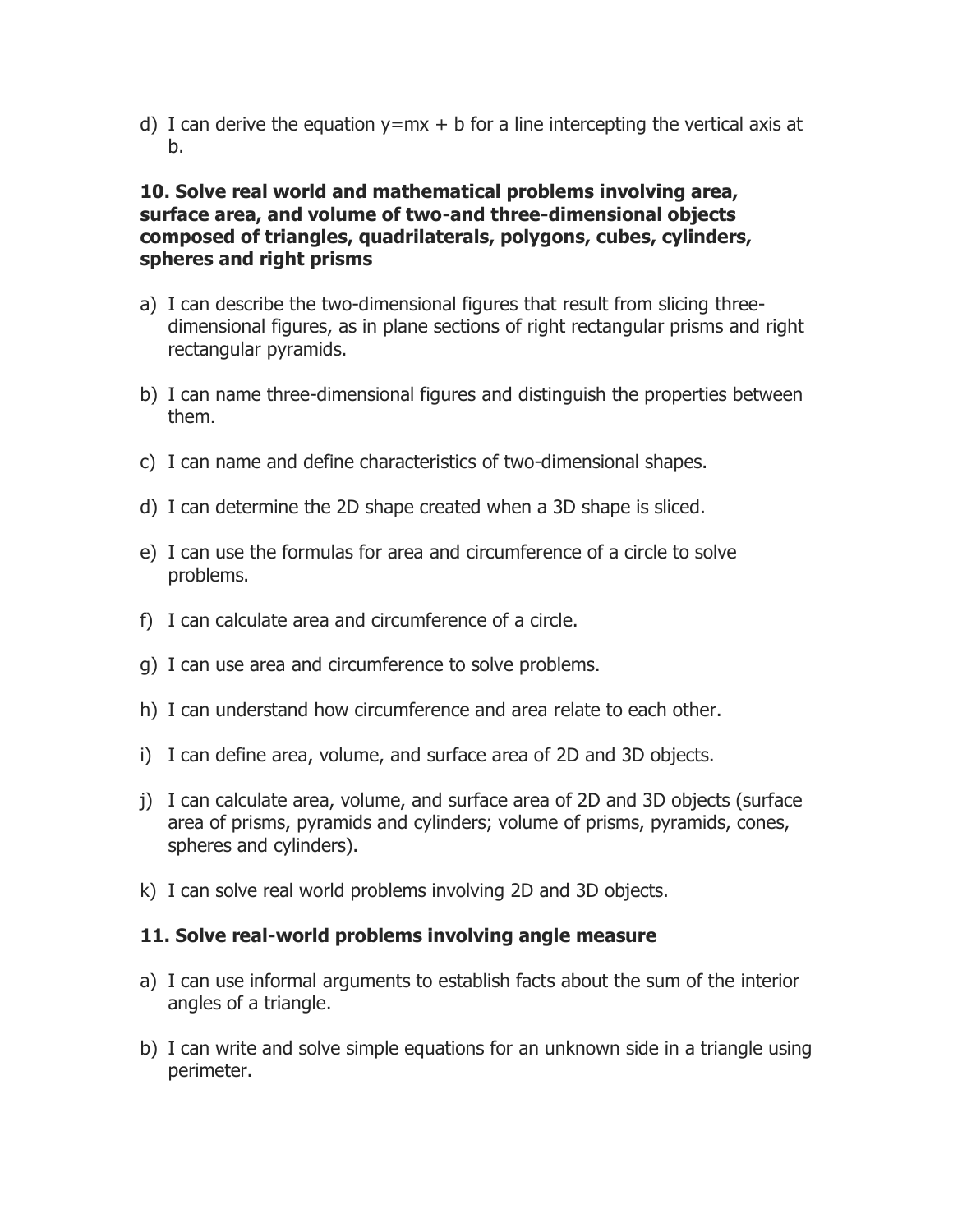- c) I can use facts about supplementary, complementary, vertical, and adjacent angles in a multistep problem to write and solve simple equations for an unknown angle in a figure.
- d) I can define supplementary, complementary, vertical and adjacent angles.
- e) I can write and solve simple equations for an unknown angle in a figure (example:  $x$  and 3x are two complementary angles so find  $x$ , OR 3x and  $5x+2$ are vertical angles so find x).
- f) I can identify special angle pairs and angles created when a transversal intersects two other lines.
- g) I can use informal arguments to establish facts about the angles created when parallel lines are cut by a transversal (corresponding angles, alternate interior angles, alternate exterior angles, and vertical angles).
- h) I can calculate measures of interior and exterior angles of polygons.

#### **12. Describe the effect of translations, rotations, reflections, and dilations on two-dimensional figures**

- a) I can understand that a two-dimensional figure is similar to another if the second can be obtained from the first by a sequence of rotations, reflections, translations, and dilations.
- b) I can describe a sequence that exhibits the similarity between two similar two-dimensional figures.

### **13. I can solve problems using Pythagorean theorem, distance, midpoint and slope formulas**

- a) I can explain a proof of the Pythagorean Theorem and its converse.
- b) I can apply the Pythagorean Theorem to determine unknown side lengths in right triangles in real-world and mathematical problems in two and three dimensions.
- c) I can plug in coordinate points into the midpoint formula to determine the midpoint of those two points.
- d) I can apply the Pythagorean Theorem to find the distance between two points in a coordinate system.